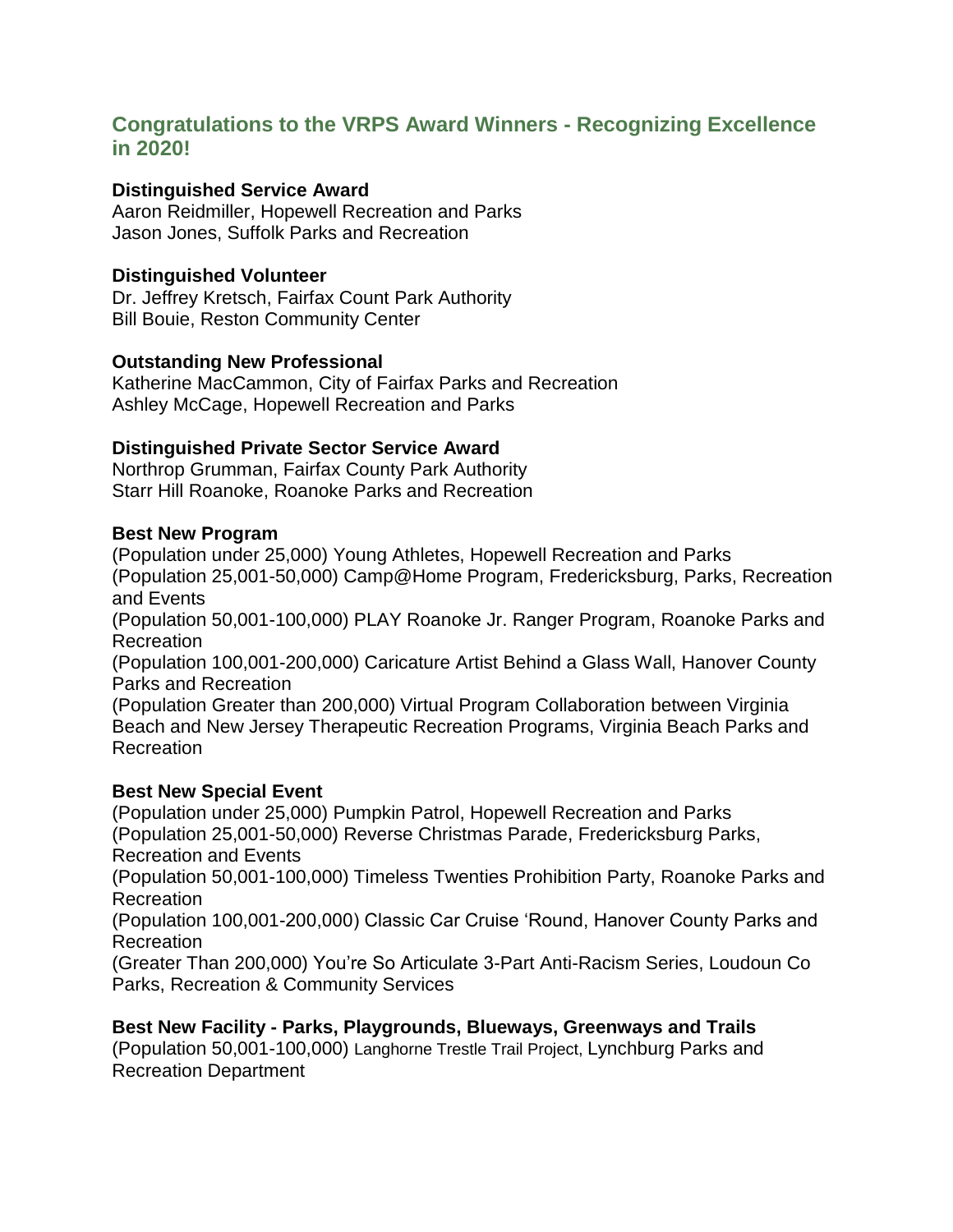(Population Greater than 200,000) Mosaic Park, Arlington County Department of Parks and Recreation

### **Best New Renovation/Addition (Bricks and Mortar)**

(Population under 25,000) Charles City Social Center Restroom and Locker Room Renovation,

Charles City County Parks and Recreation

(Population 25,001-50,000) The Lounge, New Kent Parks and Recreation (Population 50,001-100,000) Terry L. Smith Aquatics Center Renovation, Reston Community Center

### **Best New Renovation/Addition - Parks, Playgrounds, Blueways, Greenways and Trails**

(Population under 25,000) Blue Ridge Tunnel Rehabilitation and Trail Project, Nelson County Parks and Recreation

### **Best New Renovation/Addition**

(Population 50,001-100,000) Riverside Park Overlook Renovation Project, Lynchburg Parks and Recreation Department

(Population Greater than 200,000) Madison Manor Park, Arlington County Department of Parks and Recreation

## **Best New Environmental Sustainability**

(Population under 25,000) Woodlawn Urban Orchard, Hopewell Recreation and Parks (Population 50,001-100,000) Paint Out Pollution, James City County Parks and Recreation

# **Most Innovative Marketing Strategy**

(Population under 25,000) Summer Camp 2020 Video, Goochland County Parks and Recreation

(Population 50,001-100,000) Mr. Laz E. Bones, James City County Parks and Recreation

(Population 100,001-200,000) Taylor's "Look-About" Challenge Photo Scavenger Hunt, Hanover County Parks and Recreation

(Population Greater than 200,000) Virtual Earth Day 2020, Virginia Beach Parks and **Recreation** 

# **Most Innovative Marketing Piece**

(Population under 25,000) Santa Sightings Tree Lighting Video, Hopewell Recreation and Parks

(Population 25,001-50,000) 2020 MCC Governing Board Election Social Media Campaign, McLean Community Center

(Population 50,001-100,0000) Planter's Club Virtual Tour, Suffolk Parks and Recreation (Population Greater than 200,000) Hidden Treasures Video Series, Virginia Beach Parks and Recreation

# **Snapshot Moment**